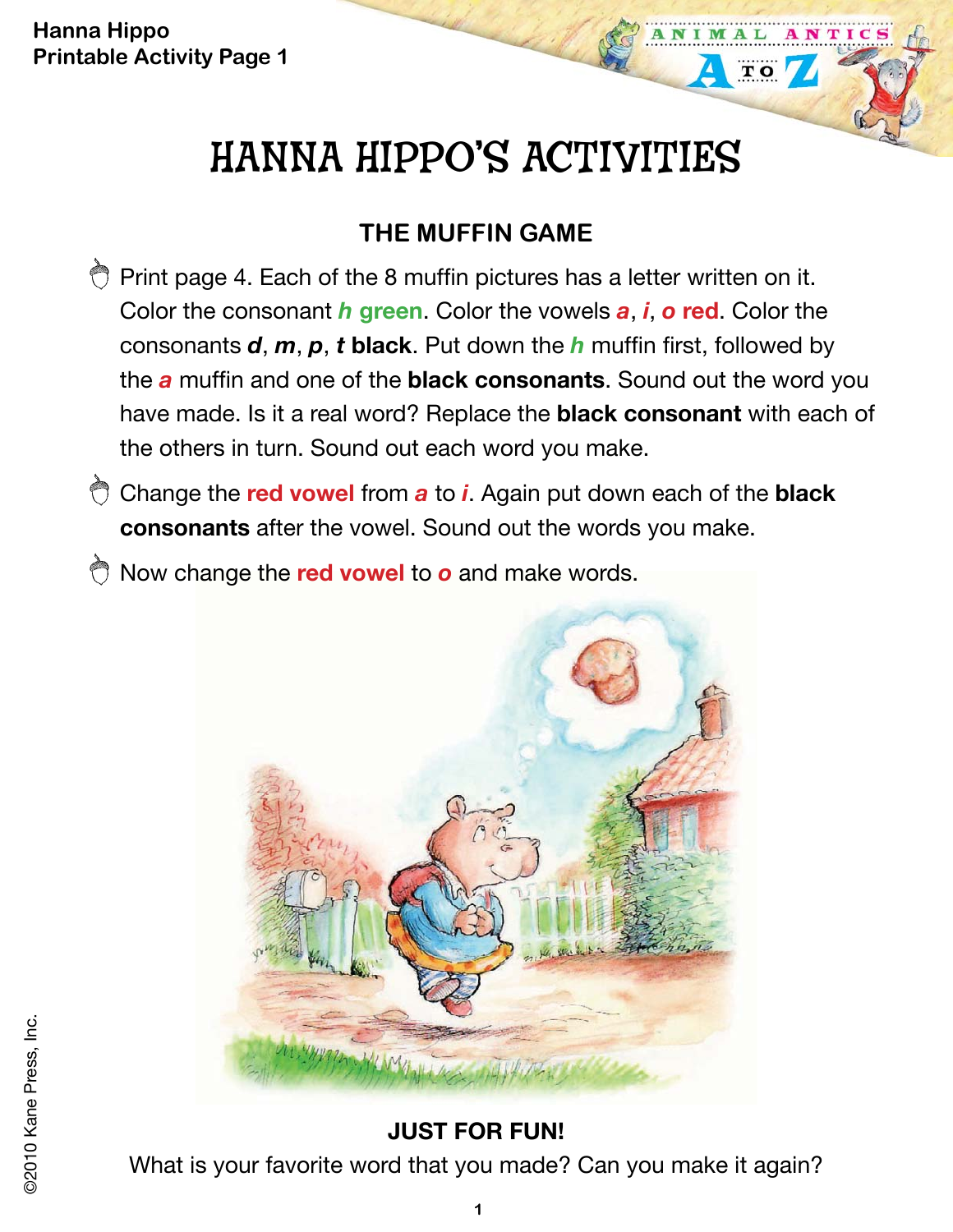

@2010 Kane Press, Inc. ©2010 Kane Press, Inc.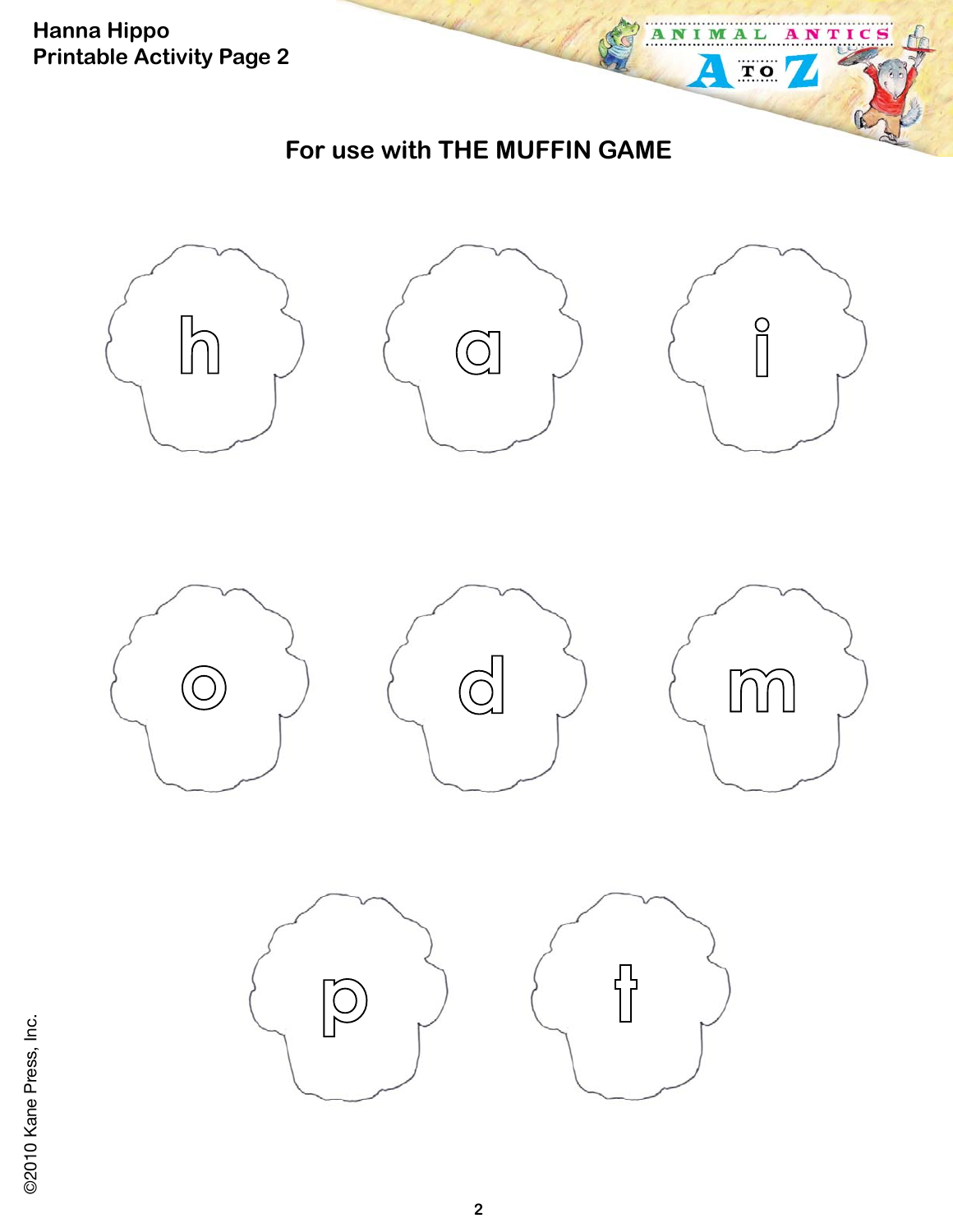**Hanna Hippo Printable Activity Page 3**

# **HANNA HIPPO'S HOKEY POKEY GAME**

- Listen to the words on page 13 of *Hanna Hippo's Horrible Hiccups* being read again. Every time you hear a word beginning with the h sound, do the next action for the Hokey Pokey.
	- Sit on a chair while you do the first five actions:
	- $\Diamond$  When you hear the 1st **h**, *you put your left hand in.*
	- $\Diamond$  When you hear the 2nd **h**, *you put your right hand in.*
	- $\Diamond$  When you hear the 3rd **h**, *you put your left foot in.*
	- $\Diamond$  When you hear the 4th **h**, *you put your right foot in.*
	- $\Diamond$  When you hear the 5th **h**, *you put your head right in.*
	- $\Diamond$  When you hear the 6th **h**, *stand up and turn yourself around!*
	- $\Diamond$  When you hear the 7th **h**, *sit down again!!!*

Now have fun singing and dancing the *Hokey Pokey*!

*You put your left hand in, You put your left hand out. You put your left hand in, And you shake it all about.*

*You do the hokey pokey and you turn yourself around. That's what it's all about! Hey!*

#### Verses:

- 1) left hand in 2) right hand in
- 3) left foot in
- 4) right foot in
- 5) head right in
- 6) whole self in



 $\overline{\mathbf{T}}$  O